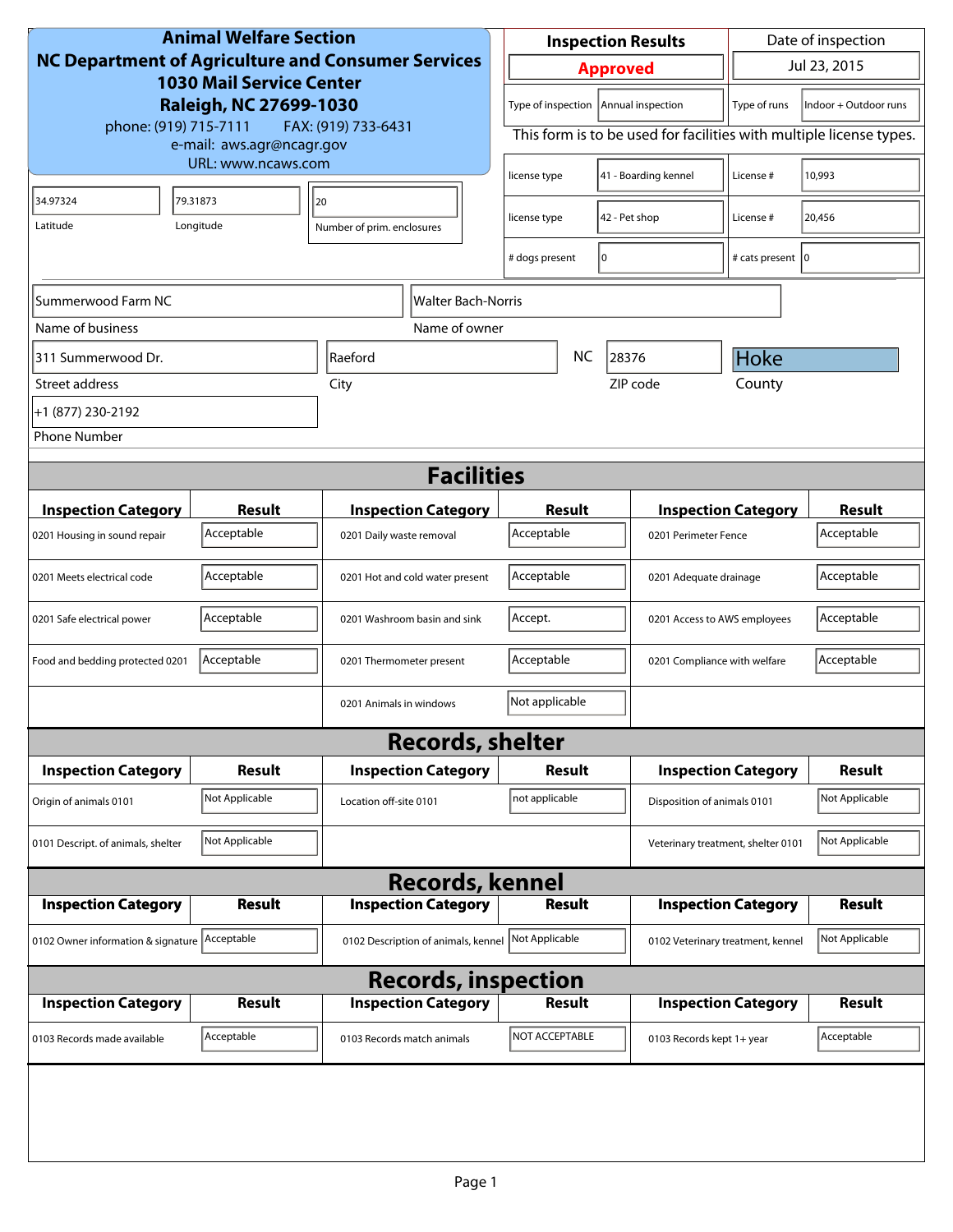| <b>Animal Welfare Section, NCDA&amp;CS</b>                  |                |                                    | Date of inspection<br><b>Inspection Results</b> |                                    |  |                |  |  |
|-------------------------------------------------------------|----------------|------------------------------------|-------------------------------------------------|------------------------------------|--|----------------|--|--|
| Inspection Report, continued                                |                |                                    | <b>Approved</b>                                 |                                    |  | Jul 23, 2015   |  |  |
|                                                             |                |                                    |                                                 |                                    |  |                |  |  |
| Summerwood Farm NC                                          |                | <b>Walter Bach-Norris</b>          |                                                 | Raeford                            |  | <b>NC</b>      |  |  |
| <b>Indoor facilities</b>                                    |                |                                    |                                                 |                                    |  |                |  |  |
| <b>Inspection Category</b>                                  | <b>Result</b>  | <b>Inspection Category</b>         | Result                                          | <b>Inspection Category</b>         |  | <b>Result</b>  |  |  |
| 0202 Ambient temperature, indoor                            | Acceptable     | 0202 Ventilation, indoor           | Acceptable                                      | 0202 Lighting, indoor              |  | Acceptable     |  |  |
| 0202 Imperv./Sanitary surf., indoor                         | Acceptable     | 0202 Drainage, indoor              | Acceptable                                      |                                    |  |                |  |  |
|                                                             |                | <b>Outdoor facilities</b>          |                                                 |                                    |  |                |  |  |
| <b>Inspection Category</b>                                  | Result         | <b>Inspection Category</b>         | Result                                          | <b>Inspection Category</b>         |  | <b>Result</b>  |  |  |
| 0203 Impervious surfaces, outdoor                           | Acceptable     | 0203 Housing, 1 per animal         | Acceptable                                      | 0203 Protection from elements      |  | Acceptable     |  |  |
| 0203 Owner advised, outdoor                                 | Not Applicable | 0203 Drainage, outdoor             | Acceptable                                      |                                    |  |                |  |  |
| <b>Primary enclosures</b>                                   |                |                                    |                                                 |                                    |  |                |  |  |
| <b>Inspection Category</b>                                  | Result         | <b>Inspection Category</b>         | Result                                          | <b>Inspection Category</b>         |  | <b>Result</b>  |  |  |
| 0204 Drainage prev. cross contam.                           | Acceptable     | 0204 Fence height >= 5 feet        | Acceptable                                      | 0204 1:10 ratio, person: animal    |  | Not Applicable |  |  |
| 0204 Surf. impervious to moisture                           | Acceptable     | 0204 Enclosure is escape proof     | Acceptable                                      | 0204 Cats, $>=$ 4 sq. ft. / adult  |  | Not Applicable |  |  |
| 0204 Prevent contact with wood                              | Acceptable     | 0204 Solid resting surface         | Acceptable                                      | 0204 Cats, $<= 12$ / enclosure     |  | Not Applicable |  |  |
| 0204 Enclosures in sound repair                             | Acceptable     | 0204 Cats, raised resting surface  | Not Applicable                                  | 0204 Cats, 1 litter pan / 3 adults |  | Not Applicable |  |  |
| 0204 Size of enclosure                                      | Acceptable     | 0204 Dogs, supervision if > 4      | Not Applicable                                  |                                    |  |                |  |  |
|                                                             |                | <b>Feeding</b>                     |                                                 |                                    |  |                |  |  |
| <b>Inspection Category</b>                                  | <b>Result</b>  | <b>Inspection Category</b>         | <b>Result</b>                                   | <b>Inspection Category</b>         |  | <b>Result</b>  |  |  |
| 0205 Feeding, 1x / day, adult                               | Not Applicable | 0205 Feeding, 1 bowl / adult       | Not Applicable                                  | 0205 Feeding, commercial food      |  | Acceptable     |  |  |
| 0205 Feeding, bowl in good repair                           | Acceptable     | 0205 Feeding, quality food         | Acceptable                                      | 0205 Feeding, bowl is protected    |  | Acceptable     |  |  |
| 0205 Feeding, 2x / day, young                               | Not Applicable |                                    |                                                 |                                    |  |                |  |  |
| <b>Watering</b>                                             |                |                                    |                                                 |                                    |  |                |  |  |
| <b>Inspection Category</b>                                  | <b>Result</b>  | <b>Inspection Category</b>         | <b>Result</b>                                   |                                    |  |                |  |  |
| 0206 Watering, continuous access                            | Acceptable     | 0206 Watering, bowl in good repair | Acceptable                                      |                                    |  |                |  |  |
| <b>Sanitation/Employees/Classification &amp; Separation</b> |                |                                    |                                                 |                                    |  |                |  |  |
| <b>Inspection Category</b>                                  | <b>Result</b>  | <b>Inspection Category</b>         | <b>Result</b>                                   | <b>Inspection Category</b>         |  | <b>Result</b>  |  |  |
| 0207 Waste removal 2x / day                                 | Acceptable     | 0207 Grounds overgrown             | Acceptable                                      | 0207 Young given social interact.  |  | Not Applicable |  |  |
| 0207 Animals removed while clean                            | Acceptable     | 0207 Pest Control                  | Acceptable                                      | 0207 Species separated             |  | Acceptable     |  |  |
|                                                             |                |                                    |                                                 |                                    |  |                |  |  |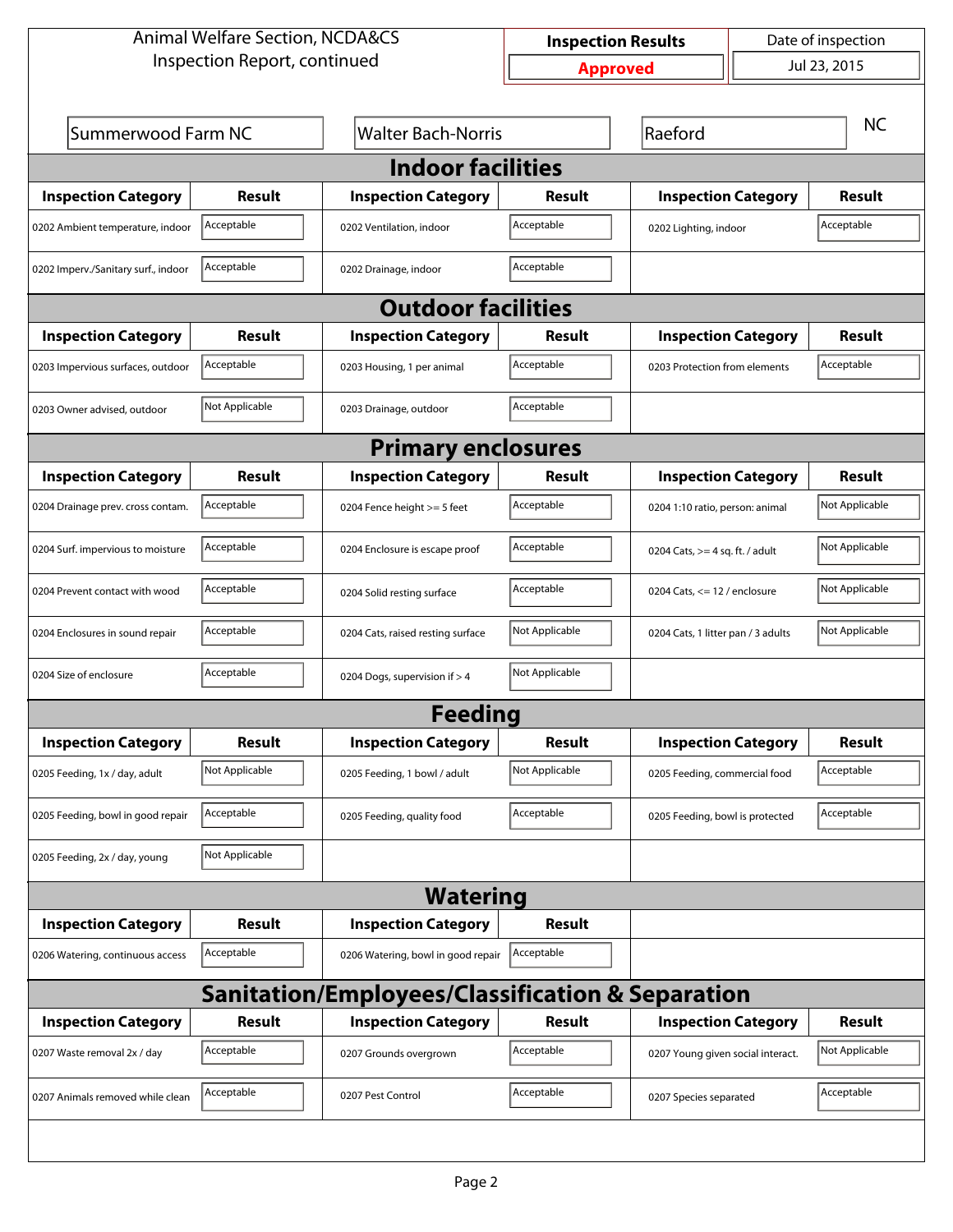| <b>Animal Welfare Section, NCDA&amp;CS</b>                               |                                       |                                                                         | Date of inspection<br><b>Inspection Results</b> |                                     |                                       |                |  |  |
|--------------------------------------------------------------------------|---------------------------------------|-------------------------------------------------------------------------|-------------------------------------------------|-------------------------------------|---------------------------------------|----------------|--|--|
| Inspection Report, continued                                             |                                       |                                                                         |                                                 | Jul 23, 2015<br><b>Approved</b>     |                                       |                |  |  |
|                                                                          |                                       |                                                                         |                                                 |                                     |                                       |                |  |  |
| Summerwood Farm NC                                                       |                                       | <b>Walter Bach-Norris</b>                                               |                                                 | Raeford                             |                                       | <b>NC</b>      |  |  |
| <b>Sanitation/Employees/Classification &amp; Separation (continued)</b>  |                                       |                                                                         |                                                 |                                     |                                       |                |  |  |
| <b>Inspection Category</b>                                               | <b>Result</b>                         | <b>Inspection Category</b>                                              | <b>Result</b>                                   | <b>Inspection Category</b>          |                                       | <b>Result</b>  |  |  |
| 0207 Enclosure sanitized 2x / day                                        | Acceptable                            | 0207 Number of employees                                                | Acceptable                                      | 0207 Isolation area & signage       |                                       | Acceptable     |  |  |
| 0207 Method of sanitation                                                | Acceptable                            | 0207 Females in estrus, separated                                       | Not Applicable                                  |                                     | 0207 Long term care program           |                |  |  |
| 0207 Build./grnds., clean & repair                                       | Acceptable                            | 0207 Owner perm, commingling                                            | Not Applicable                                  |                                     | 0207 Animals confined                 |                |  |  |
|                                                                          |                                       | 0207 Young with dam                                                     | Not Applicable                                  |                                     |                                       |                |  |  |
| <b>Veterinary Care</b>                                                   |                                       |                                                                         |                                                 |                                     |                                       |                |  |  |
| <b>Inspection Category</b>                                               | Result                                | <b>Inspection Category</b>                                              | Result                                          | <b>Inspection Category</b>          |                                       | Result         |  |  |
| 0210 Program of veterinary care                                          | Acceptable                            | 0210 Daily observation of animals                                       | Acceptable                                      | 0210 Rabies vaccination             |                                       | Acceptable     |  |  |
| 0210 Veterinary care when needed                                         | Acceptable                            |                                                                         |                                                 |                                     |                                       |                |  |  |
|                                                                          |                                       | <b>Vehicles</b>                                                         |                                                 |                                     |                                       |                |  |  |
| 0301 Vehicles mechanically sound                                         | Acceptable                            | 0301 Fresh air and ventilation                                          | Not Applicable                                  | 0301 Cargo area clean               |                                       | Not Applicable |  |  |
|                                                                          |                                       | <b>Primary Enclosure Used in Transportation</b>                         |                                                 |                                     |                                       |                |  |  |
| <b>Inspection Category</b>                                               | <b>Result</b>                         | <b>Inspection Category</b>                                              | <b>Result</b>                                   |                                     | <b>Inspection Category</b>            | Result         |  |  |
| 0302 Construction of enclosure                                           | Not Applicable                        | 0302 Age and species separated                                          | Not Applicable                                  | 0302 Size of transport enclosure    |                                       | Not Applicable |  |  |
| 0302 Enclosure clean & sanitized                                         | Not Applicable                        |                                                                         |                                                 |                                     |                                       |                |  |  |
|                                                                          | <b>Transportation: Food and Water</b> |                                                                         |                                                 | <b>Transportation: Care</b>         |                                       |                |  |  |
| <b>Inspection Category</b>                                               | <b>Result</b>                         |                                                                         |                                                 |                                     | <b>Inspection Category</b>            | Result         |  |  |
| 0303 Food & water during transport                                       | Not Applicable                        |                                                                         |                                                 | 0304 Observation of animals         |                                       | Not Applicable |  |  |
|                                                                          |                                       | <b>General Statute 19A-32.1</b>                                         |                                                 |                                     |                                       |                |  |  |
| (a) Hold minimum 72 hours                                                | Not Applicable                        | (b) 1, 2, 3 Make available for adopt.                                   | Not Applicable                                  | (c) Viewing 3 days for 4 hours each |                                       | Not Applicable |  |  |
| (d) If animal offsite, photo of animal<br>posted in conspicuous location | Not Applicable                        | (f) 1, 2, 3 Animals were returned to<br>owner, adopted or euth only     | Not Applicable                                  | proof ownership & signed consent    | (g) i, ii Owner surrender held unless | Not Applicable |  |  |
| (h) Owned animal surrender, ask if<br>there has been a bite w/in 10 days | Not Applicable                        | (i) Release animal to person, record<br>of approved government photo ID | Not Applicable                                  |                                     |                                       |                |  |  |
|                                                                          |                                       |                                                                         |                                                 |                                     |                                       |                |  |  |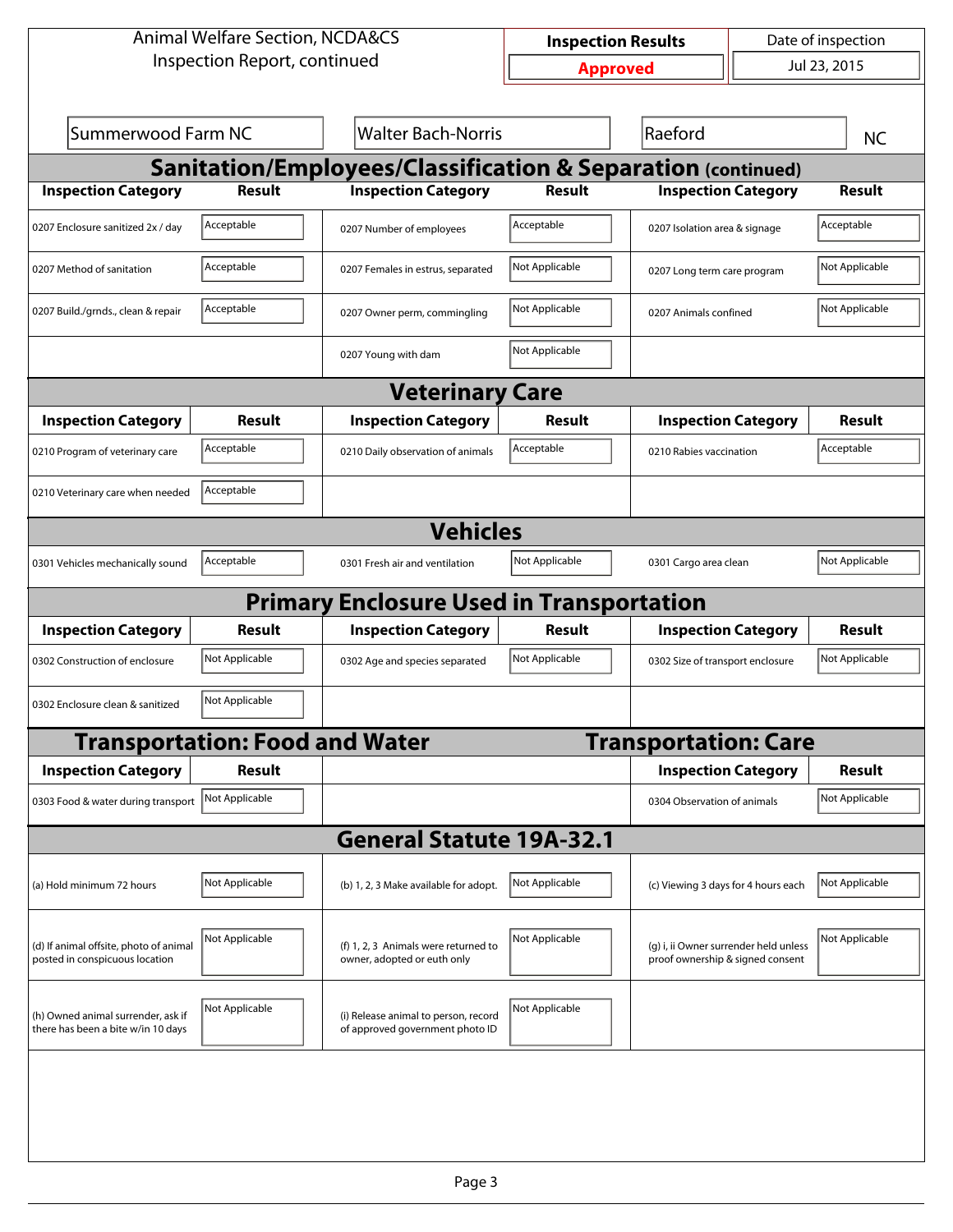|                                                                                                                |                           | <b>Inspection Results</b> | Date of inspection |  |  |  |  |  |
|----------------------------------------------------------------------------------------------------------------|---------------------------|---------------------------|--------------------|--|--|--|--|--|
|                                                                                                                |                           | <b>Approved</b>           | Jul 23, 2015       |  |  |  |  |  |
|                                                                                                                |                           |                           |                    |  |  |  |  |  |
| Summerwood Farm NC                                                                                             | <b>Walter Bach-Norris</b> | Raeford                   | $\sf NC$           |  |  |  |  |  |
|                                                                                                                |                           |                           |                    |  |  |  |  |  |
| <b>Narrative Explanation</b>                                                                                   |                           |                           |                    |  |  |  |  |  |
| Annual inspection performed today, no animals being boarded today, or in the pet shop. Housing areas are clean |                           |                           |                    |  |  |  |  |  |
| and odor free at time of inspection. No inadequacies noted.                                                    |                           |                           |                    |  |  |  |  |  |
|                                                                                                                |                           |                           |                    |  |  |  |  |  |
|                                                                                                                |                           |                           |                    |  |  |  |  |  |
|                                                                                                                |                           |                           |                    |  |  |  |  |  |
|                                                                                                                |                           |                           |                    |  |  |  |  |  |
|                                                                                                                |                           |                           |                    |  |  |  |  |  |
|                                                                                                                |                           |                           |                    |  |  |  |  |  |
|                                                                                                                |                           |                           |                    |  |  |  |  |  |
|                                                                                                                |                           |                           |                    |  |  |  |  |  |
|                                                                                                                |                           |                           |                    |  |  |  |  |  |
|                                                                                                                |                           |                           |                    |  |  |  |  |  |
|                                                                                                                |                           |                           |                    |  |  |  |  |  |
|                                                                                                                |                           |                           |                    |  |  |  |  |  |
|                                                                                                                |                           |                           |                    |  |  |  |  |  |
|                                                                                                                |                           |                           |                    |  |  |  |  |  |
|                                                                                                                |                           |                           |                    |  |  |  |  |  |
|                                                                                                                |                           |                           |                    |  |  |  |  |  |
|                                                                                                                |                           |                           |                    |  |  |  |  |  |
|                                                                                                                |                           |                           |                    |  |  |  |  |  |
|                                                                                                                |                           |                           |                    |  |  |  |  |  |
|                                                                                                                |                           |                           |                    |  |  |  |  |  |
|                                                                                                                |                           |                           |                    |  |  |  |  |  |
|                                                                                                                |                           |                           |                    |  |  |  |  |  |
|                                                                                                                |                           |                           |                    |  |  |  |  |  |
|                                                                                                                |                           |                           |                    |  |  |  |  |  |
|                                                                                                                |                           |                           |                    |  |  |  |  |  |